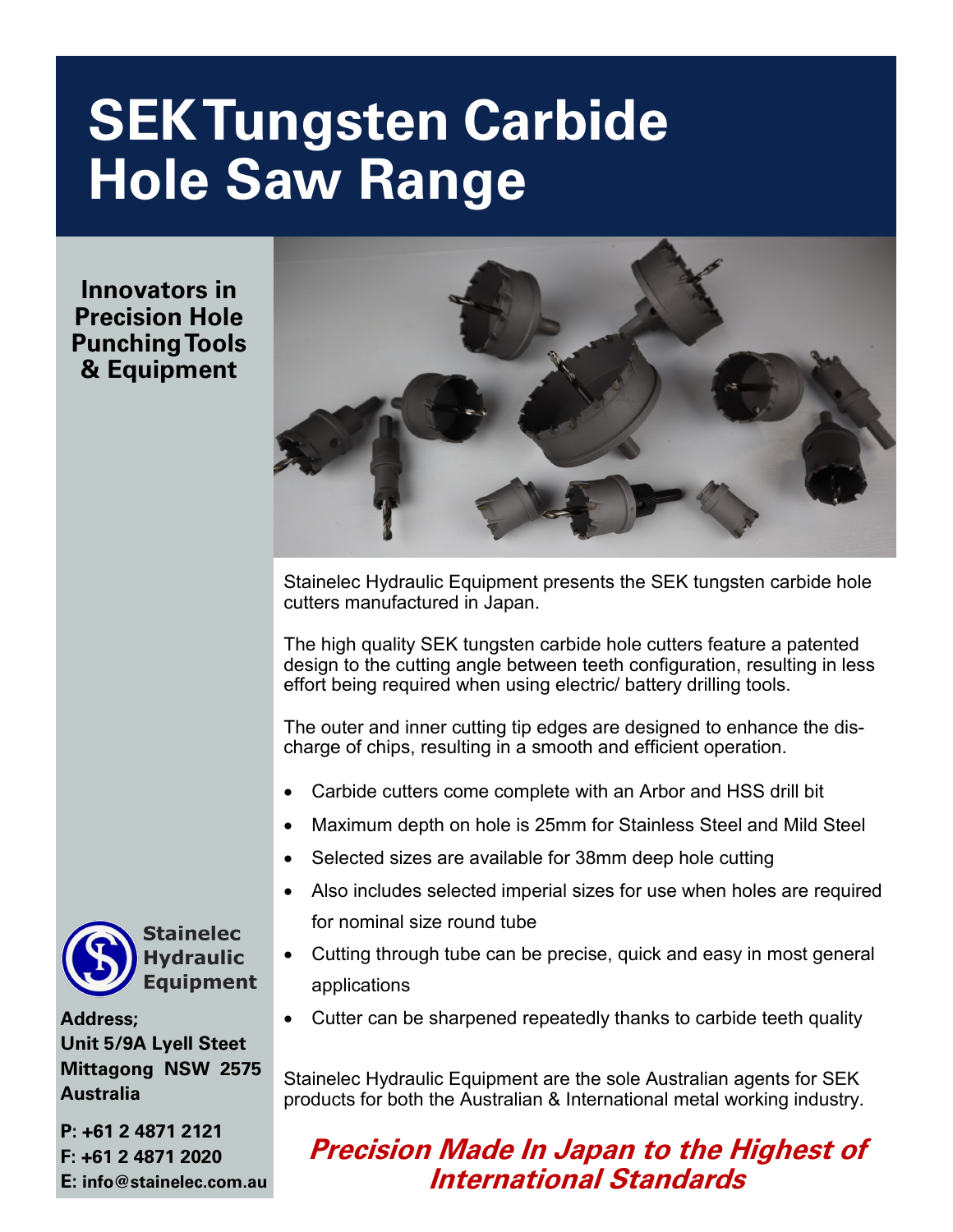## **SEK Fixed Arbor Hole Saws (25 & 38mm Long Body)**



• Outer and inner cutting tip edges are so designed to enhance the discharge of chips and thus resulting in a smooth and efficient operation

- On completion of hole cutting a mill finish is accomplished on the internal face of the work piece
- Being a precision cutting tool the operator will achieve their exact desired hole cut size
- Maximum depth on hole is 25mm for Stainless Steel and Mild Steel



#### **Fixed Arbor Kits**

SEK Fixed Arbor T.C.T. Hole Cutter Kit No.1 7 x Round Hole Cutter (25mm Long Body); 16, 20, 25 , 32, 38, 40 & 50mm, 1 x Plastic Carry Case

SEK Fixed Arbor T.C.T. Hole Cutter Kit No.2 7 x Round Hole Cutter (25mm Long Body); 16, 19, 25.4, 31.8, 35, 38 & 50.8mm, 1 x Plastic Carry Case

#### **Available Sizes**

Tungsten Carbide Hole Cutters (25mm LB) Sizes Available: 15mm to 100mm (Available in 1mm Increments) Also available; 102mm, 105mm, 110mm, 115mm & 120mm Select imperial sizes available; 25.4mm, 31.8mm, 50.8mm, 63.5mm & 101.6mm

Tungsten Carbide Hole Cutters (38mm LB) Sizes Available: 19mm, 20mm, 21mm, 22mm, 25mm, 26mm, 27mm, 28mm, 30mm, 32mm, 35mm, 38mm, 40mm, 45mm, 50mm & 55mm

**Unit 5/9A Lyell Steet Mittagong NSW 2575 Australia**

2 **E: info@stainelec.com.au P: +61 2 4871 2121 F: +61 2 4871 2020**